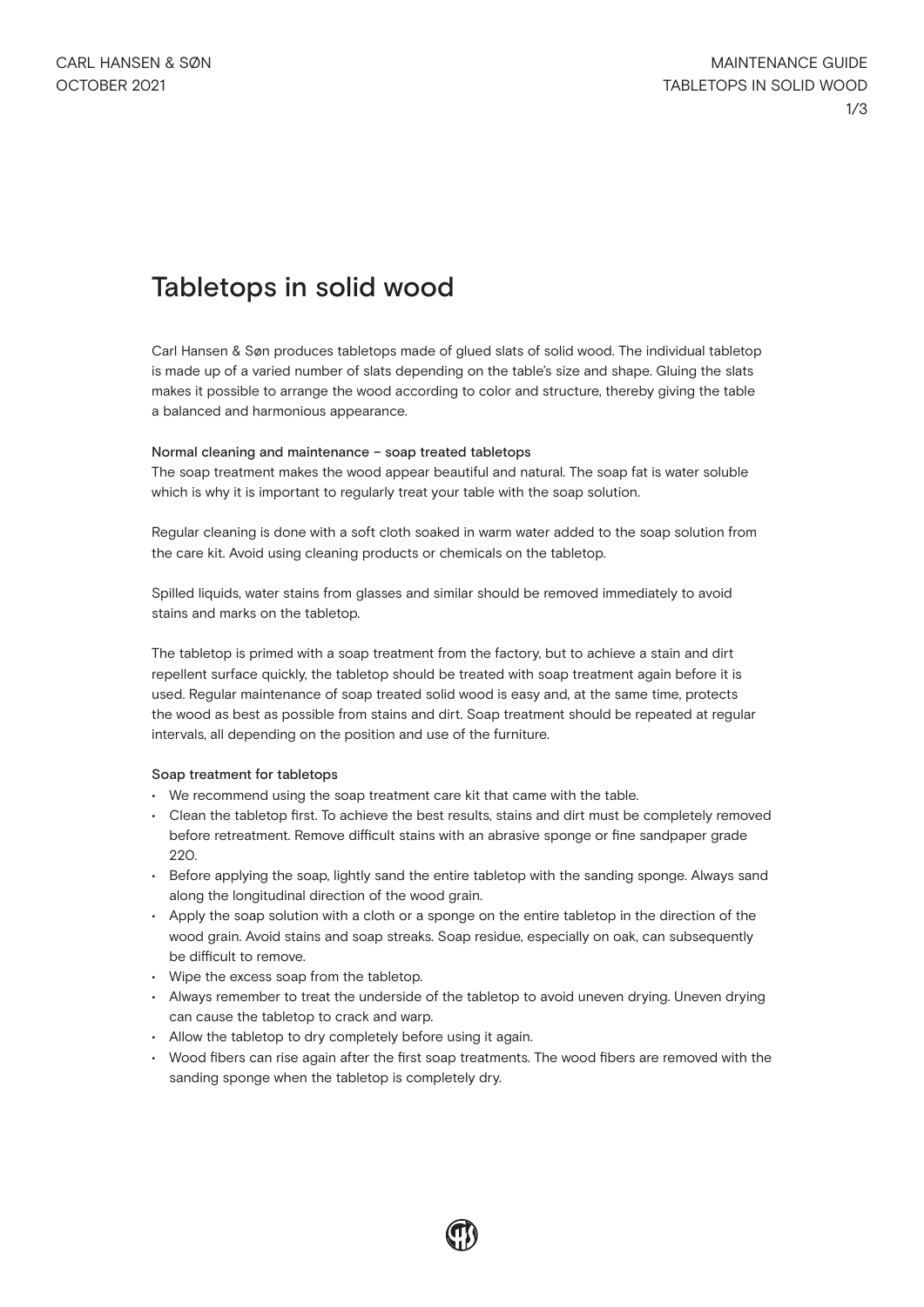# Soap mixture for treating tabletops

As an alternative to the care kit, you can make a soap mixture yourself for the maintenance of your wood furniture. The soap mixture is made from  $\frac{1}{4}$  dl of natural soap shavings without color and 1 liter of hot water. The soap shavings are completely dissolved in the hot water and cooled to room temperature before use. Never pour the soap solution directly on the furniture. The furniture only needs soap fat, not water. If there is too much water used, the subsequent drying can cause cracks in the wood.

When applying the soap treatment to oak furniture, the solution must not be too strong, a strong solution makes the wood darker.

#### Normal cleaning and maintenance – oil treated tabletops

Regular cleaning is done with a soft cloth soaked in warm water. Avoid using detergents or chemicals. We recommend that you oil your tabletop regularly, all depending on the position and use of the furniture.

### Oil treatment of the tabletop

- We recommend using the oil treatment care kit that came with the table.
- Clean the tabletop first. To achieve the best results, stains and dirt must be completely removed before retreatment.
- Before applying the oil, lightly sand the entire tabletop with the sanding sponge. Always sand along the longitudinal direction of the wood grain.
- Apply the oil with a sponge or cloth. The oil is applied in a thin and even layer over the entire tabletop including the edges. Let the oil sit for approximately 5 min.
- Thoroughly wipe the excess oil off the tabletop with a clean cotton cloth and let the tabletop dry.
- The oil must be completely dry before the table is used again. The drying time for the oil depends on the temperature so always check that the table is dry before using it again.
- WARNING! Take note that cloths or sponges that have been used for oil treatment can spontaneously ignite which is why they must always be stored in an airtight metal or glass container. This also applies when disposing of cloths.

#### Normal cleaning and maintenance – lacquered/painted tabletops

Regular cleaning is done with a soft cloth soaked in warm water. Avoid using detergents or chemicals.

Lacquered/painted surfaces cannot be retreated in the same way as soap or oil treated surfaces. We recommended using a professional carpentry workshop for any major scratches or scuffs which occur on the surface.